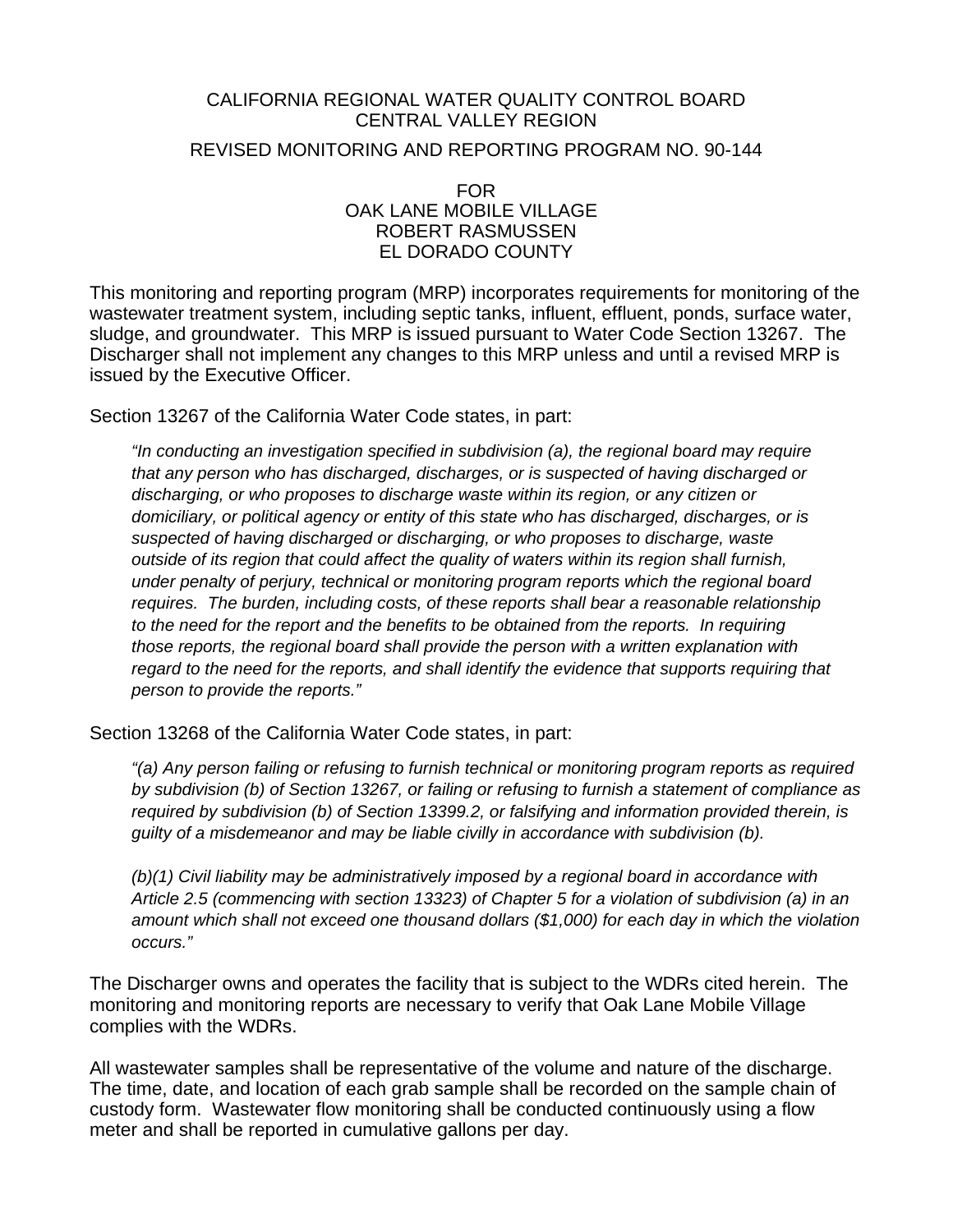REVISED MONITORING AND REPORTING PROGRAM NO. 90-144 OAK LANE MOBILE VILLAGE ROBERT RASMUSSEN EL DORADO COUNTY

Field test instruments (such as those used to measure pH and dissolved oxygen) may be used provided that:

- 1. The operator is trained in the proper use of the instrument;
- 2. The instruments are field calibrated prior to each monitoring event;
- 3. Instruments are serviced and/or calibrated per the manufacturer's recommended frequency; and
- 4. Field calibration reports are submitted as described in the "Reporting" section of this MRP.

### **SEPTIC TANK MONITORING**

The Discharger shall monitor the septic tanks and report this information in the annual reports. Septic tanks shall be inspected annually as described below. In addition, the Discharger shall visually inspect the tanks for signs of damage, leakage, and/or deterioration.

| Parameter                                                                          | Units  | Type of<br>Measurement | <b>Minimum</b><br>Inspection | Reporting<br>Frequency |
|------------------------------------------------------------------------------------|--------|------------------------|------------------------------|------------------------|
| Sludge depth and scum thickness<br>in the first compartment of each<br>septic tank | Feet   | <b>Staff Gauge</b>     | Annually                     | Annually               |
| Distance between bottom of the<br>scum layer and bottom of outlet<br>device        | Inches | <b>Staff Gauge</b>     | Annually                     | Annually               |
| Distance between top of sludge<br>layer and bottom of outlet device                | Inches | <b>Staff Gauge</b>     | Annually                     | Annually               |

The Discharger shall retain records of each inspection, noting the date, measured readings and calculations. The Discharger shall also record when cleaning is required, the condition of the tank, and the date that cleaning or repair occurred and by whom. Copies of the liquid waste hauler manifests shall be retained for review as with any other record concerning documentation of compliance with the Order.

#### **INFLUENT MONITORING**

By **1 August 2007**,the Discharger shall submit a letter certifying that an appropriate flow meter has been installed and calibrated, and is completely functional. Influent monitoring shall be performed at the location where influent is discharged into the evaporation/percolation ponds. Influent monitoring shall include at least the following:

| Constituent       | Units    | <b>Type of Sample</b>  | Sampling<br>Frequency | Reporting<br><b>Frequency</b> |
|-------------------|----------|------------------------|-----------------------|-------------------------------|
|                   |          |                        |                       |                               |
| Flow <sup>1</sup> | apd      | Flow Meter Observation | Daily                 | Monthly                       |
| $pH^2$            | pH Units | Grab                   | Weekly                | Monthly                       |

<sup>1</sup> Beginning in August 2007.

<sup>2</sup> Handheld meter may be used.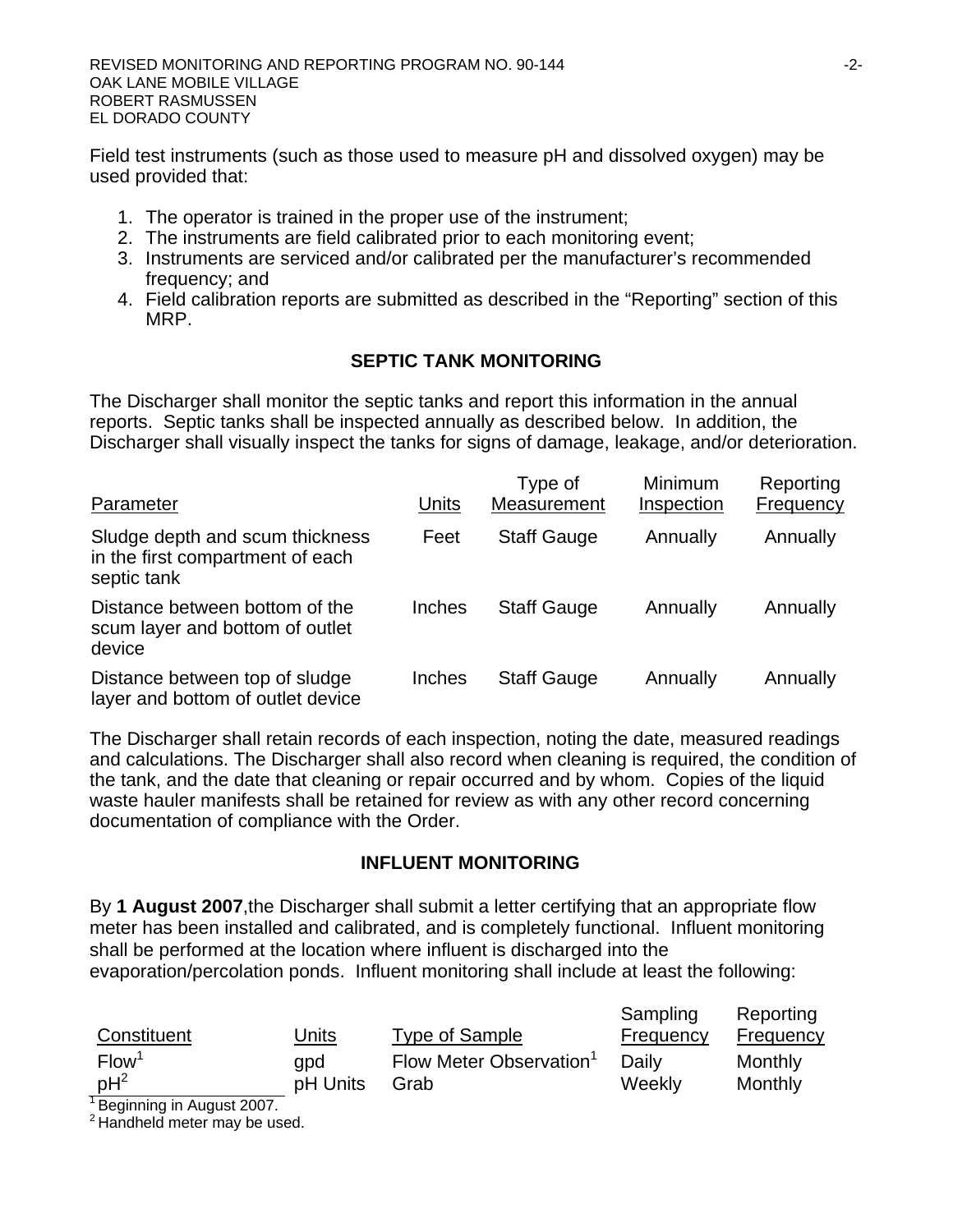#### **EFFLUENT MONITORING**

Effluent samples shall be collected from an established sampling station located in an area that will provide a sample representative of the water in the evaporation/percolation ponds. Effluent monitoring shall include at least the following:

|                                |              | Type of       | Sampling         | Reporting        |
|--------------------------------|--------------|---------------|------------------|------------------|
| Constituent                    | <b>Units</b> | <b>Sample</b> | <b>Frequency</b> | <b>Frequency</b> |
| $BOD5$ <sup>1</sup>            | mq/L         | Grab          | Monthly          | Monthly          |
| Nitrate as Nitrogen            | mg/L         | Grab          | Monthly          | Monthly          |
| <b>Total Kjeldahl Nitrogen</b> | mg/L         | Grab          | Monthly          | Monthly          |
| <b>Total Dissolved Solids</b>  | mg/L         | Grab          | Monthly          | Monthly          |
| Standard Minerals <sup>2</sup> | mg/L         | Grab          | Annually         | Annually         |

<sup>1</sup> 5-day Biochemical Oxygen Demand

<sup>2</sup> Standard Minerals shall include, at a minimum, the following elements and compounds: Boron, Calcium, Iron, Magnesium, Manganese, Sodium, Potassium, Chloride, Sulfate, Total Alkalinity (including alkalinity series), and Hardness.

#### **POND MONITORING**

The Discharger shall monitor all ponds in accordance with the following. Samples shall be collected from permanent monitoring locations that will provide representative samples. Freeboard shall be measured vertically from the surface of the pond water to the lowest elevation of the surrounding berm and shall be measured to the nearest 0.1 feet. Monitoring of the ponds shall include, at a minimum, the following:

| Constituents                    | Units      | Type of Sample | Sampling<br>Frequency | Reporting<br><b>Frequency</b> |
|---------------------------------|------------|----------------|-----------------------|-------------------------------|
| Dissolved Oxygen <sup>1,3</sup> | mq/L       | Grab           | Weekly                | Monthly                       |
| Freeboard                       | $0.1$ feet | Measurement    | Weekly                | Monthly                       |
| Berm Seepage <sup>2</sup>       | <b>NA</b>  | Observation    | Weekly                | Monthly                       |
| Odors <sup>4</sup>              | $- -$      | Observation    | Weekly                | Monthly                       |

 $1$  Samples shall be collected at a depth of one foot, opposite the inlet. Samples shall be collected between 0700 and 0900 hours.

<sup>2</sup> Containment levees shall be observed for signs of seepage or surfacing water along the exterior toe of the levees. If surfacing water is found, then a sample shall be collected and tested for total coliform organisms and total dissolved solids.

 $3$  Handheld meter may be used.

٦

<sup>4</sup> The presence of strong or unusual odors shall be reported.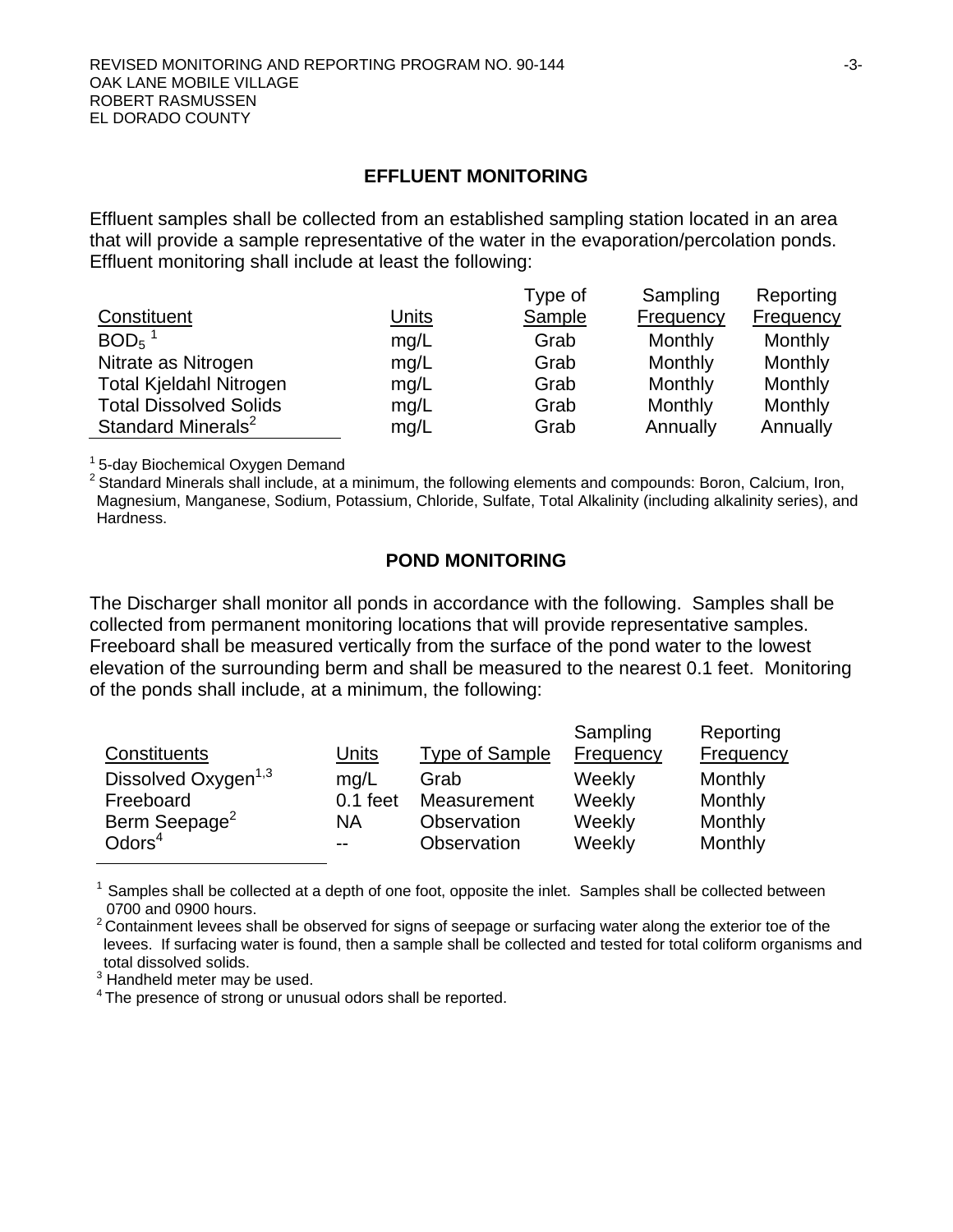### **SURFACE WATER MONITORING**

The Discharger shall observe the creek adjacent to the wastewater ponds weekly for the presence of water in the creek. When water is present the following surface water monitoring shall apply. The Discharger shall establish two sampling stations: one station (S-1) shall be 50 feet upstream of the wastewater ponds, and one station (S-2) shall be 50 feet downstream of wastewater ponds. One water sample per sampling station shall be collected and analyzed for each month when water is present in the creek. If water is not present in the creek, then it shall be noted in the monthly monitoring report.

| Constituents                  |      | Units Type of Sample | Sampling and<br><b>Reporting Frequency</b> |
|-------------------------------|------|----------------------|--------------------------------------------|
| <b>Total Dissolved Solids</b> | ma/l | Grab                 | Monthly                                    |
| Nitrate as Nitrogen           | mq/l | Grab                 | Monthly                                    |

## **SLUDGE MONITORING**

In accordance with EPA's POTW Sludge Sampling and Analysis Guidance Document, August 1989, a composite sample of sludge shall be collected when sludge is removed from the evaporation/percolation ponds for disposal and tested for the following metals:

| Cadmium       | Copper | Chromium |
|---------------|--------|----------|
| <b>Nickel</b> | Lead   | Zinc     |

Sampling records shall be retained for a minimum of five years. A log shall be kept of sludge quantities generated and of handling and disposal activities. The frequency of entries is discretionary; however, the log should be complete enough to serve as a basis for part of the annual report.

### **GROUNDWATER MONITORING**

By **1 June 2008,** the Discharger shall submit a Groundwater Monitoring Workplan prepared in accordance with, and including the items listed in, the first section of the attached *"Items to be Included in a Monitoring Well Installation Workplan and Monitoring Well Installation Report of Results."* The workplan shall describe a groundwater monitoring network consisting of at least three wells around the ponds specifically designed to ensure that background groundwater quality is adequately characterized and any potential water quality impacts from the discharge are detected. The system shall be designed to yield samples representative of the uppermost portion of the first aquifer underlying the facility site. The workplan shall also include a Sampling and Analysis Plan (SAP) that includes all information listed in the second section of the attachment to this MRP.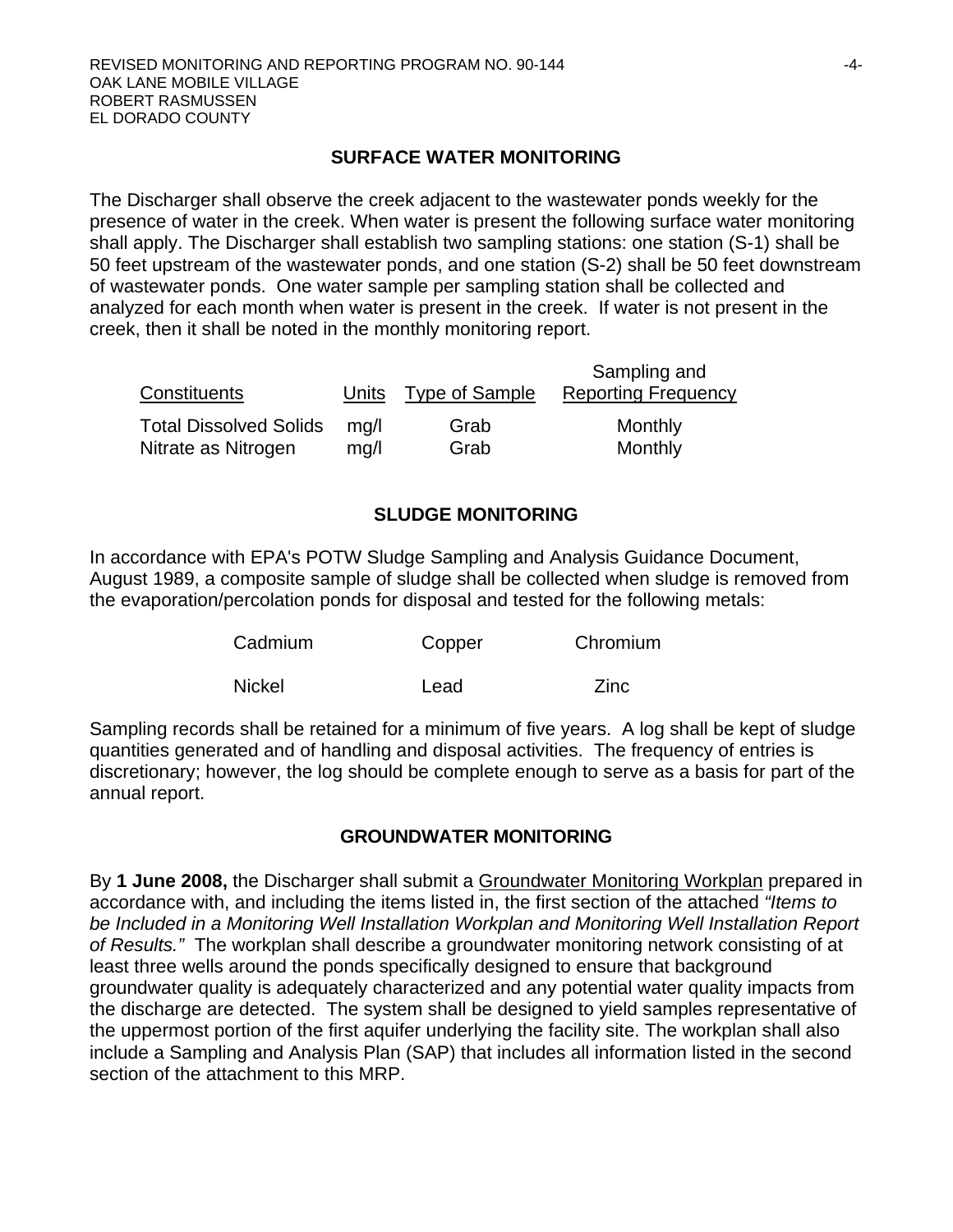REVISED MONITORING AND REPORTING PROGRAM NO. 90-144 OAK LANE MOBILE VILLAGE ROBERT RASMUSSEN EL DORADO COUNTY

By **1 November 2008**, the Discharger shall submit a Well Installation Report that presents well construction, well development, and well surveying details, and as well as any soil sampling details, and contains the information listed in the second section of the attachment to this MRP.

The groundwater monitoring program shall begin in the **first quarter of 2009**. Samples shall be collected from all groundwater monitoring wells at the facility. Prior to construction of any new groundwater monitoring wells, the Discharger shall submit plans and specifications to the Regional Water Board for review and approval. Once installed, all new wells shall be added to the MRP and shall be sampled and analyzed according to the schedule below.

Prior to sampling, the groundwater elevations shall be measured and the wells shall be purged of at least three well volumes until temperature, pH and electrical conductivity have stabilized. Depth to groundwater shall be measured to the nearest 0.01 feet. Samples shall be collected using standard EPA methods. Groundwater monitoring shall include, at a minimum, the following:

|                                    |              | Type of     | Sampling  | Reporting                 |
|------------------------------------|--------------|-------------|-----------|---------------------------|
| Constituents                       | <b>Units</b> | Sample      | Frequency | $F$ requency <sup>4</sup> |
| Depth to Groundwater               | $0.01$ feet  | Measurement | Quarterly | Quarterly                 |
| Groundwater Elevation <sup>1</sup> | $0.01$ feet  | Calculated  | Quarterly | Quarterly                 |
| Gradient                           | feet/feet    | Calculated  | Quarterly | Quarterly                 |
| <b>Gradient Direction</b>          | Degrees      | Calculated  | Quarterly | Quarterly                 |
| $pH^2$                             | pH units     | Grab        | Quarterly | Quarterly                 |
| <b>Total Coliform Organisms</b>    | MPN/100 mL   | Grab        | Quarterly | Quarterly                 |
| <b>Total Dissolved Solids</b>      | mg/L         | Grab        | Quarterly | Quarterly                 |
| Nitrate as Nitrogen                | mg/L         | Grab        | Quarterly | Quarterly                 |
| <b>Total Kjeldahl Nitrogen</b>     | mg/L         | Grab        | Quarterly | Quarterly                 |
| Standard Minerals <sup>3</sup>     | mg/L         | Grab        | Annually  | Annually                  |

<sup>1</sup> Groundwater elevation shall be determined based on depth-to-water measurements using a surveyed measuring point elevation on the well and a surveyed reference elevation.

<sup>2</sup> Hand held meter may be used.

 $3$  Standard Minerals shall include the following: boron, calcium, iron, manganese, magnesium, potassium, sodium, chloride, total alkalinity (including alkalinity series), and hardness.

4 Beginning with the first quarter 2009.

#### **REPORTING**

In reporting monitoring data, the Discharger shall arrange the data in tabular form so that the date, sample type (e.g., effluent, pond, etc.), and reported analytical result for each sample are readily discernible. The data shall be summarized in such a manner to clearly illustrate compliance with waste discharge requirements and spatial or temporal trends, as applicable. The results of any monitoring done more frequently than required at the locations specified in the Monitoring and Reporting Program shall be reported in the next scheduled monitoring report.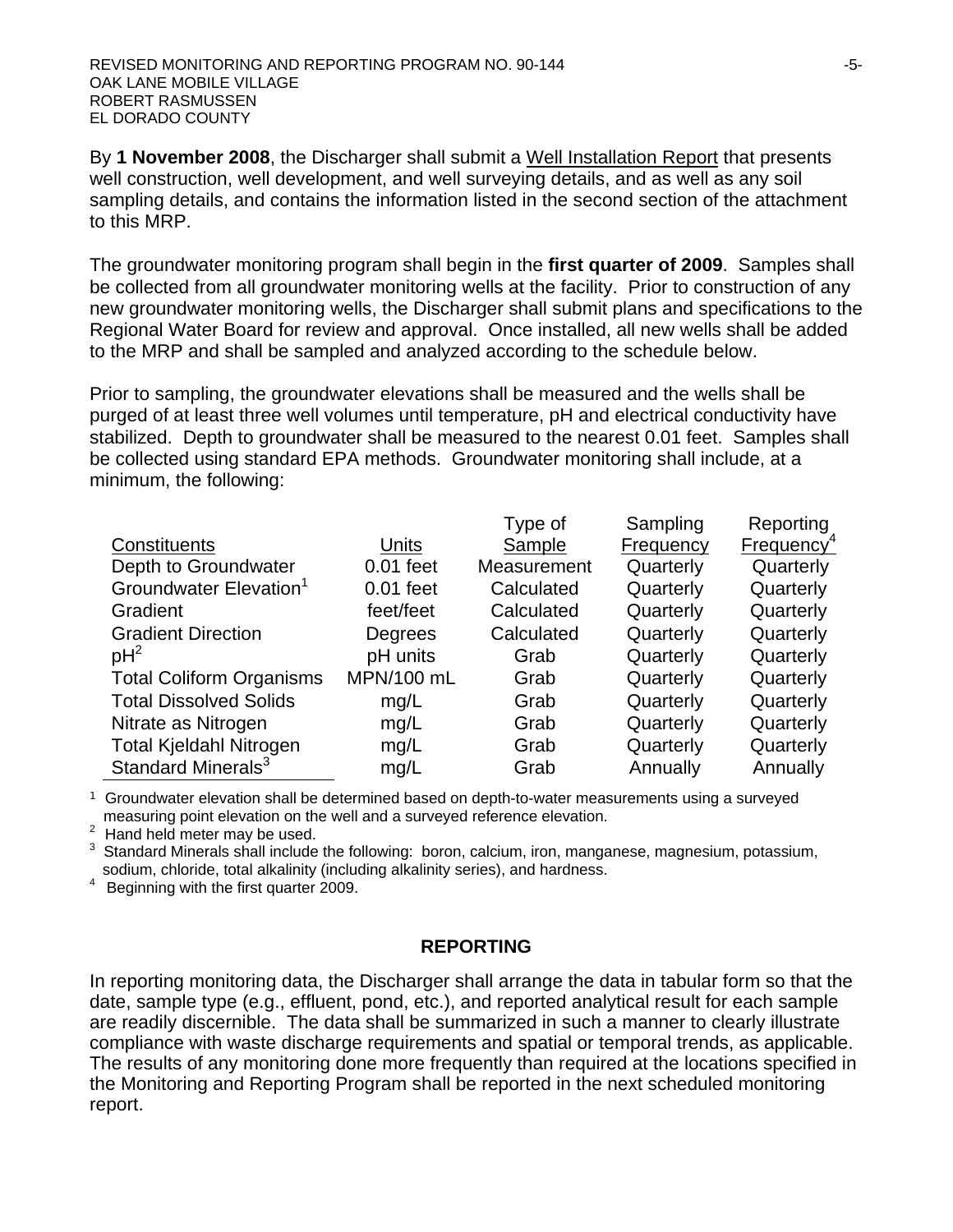As required by the California Business and Professions Code Sections 6735, 7835, and 7835.1, all Groundwater Monitoring Reports shall be prepared under the direct supervision of a California Registered Engineer or Professional Geologist and signed/stamped by the registered professional.

# **A. Monthly Monitoring Reports**

Monthly reports shall be submitted to the Regional Board on the **1st day of the second month following sampling** (i.e. the January Report is due by 1 March). At a minimum, the reports shall include:

- 1. Results of influent, effluent, pond and surface water monitoring;
- 2. A comparison of monitoring data to the discharge specifications and an explanation of any violation of those requirements. Data shall be presented in tabular format;
- 3. If requested by staff, copies of laboratory analytical report(s); and
- 4. A calibration log verifying calibration of all hand held monitoring instruments and devices used to comply with the prescribed monitoring program.

# **B. Quarterly Monitoring Reports**

Beginning with the first quarter 2009, the Discharger shall establish a quarterly sampling schedule for groundwater monitoring such that samples are obtained approximately every three months. Quarterly monitoring reports shall be submitted to the Regional Water Board by the **1st day of the second month after the quarter** (i.e. the January-March quarterly report is due by May 1<sup>st</sup>) and may be combined with the monthly report.

### **As required by the California Business and Professions Code Sections 6735, 7835, and 7835.1, all Quarterly Monitoring Reports shall be prepared under the direct supervision of a registered Professional Engineer or Geologist and signed by the registered professional.**

The Quarterly Report shall include the following:

- 1. Results of the groundwater monitoring;
- 2. A narrative description of all preparatory, monitoring, sampling, and analytical testing activities for the groundwater monitoring. The narrative shall be sufficiently detailed to verify compliance with the WDR, this MRP, and the Standard Provisions and Reporting Requirements. The narrative shall be supported by field logs for each well documenting depth to groundwater; parameters measured before, during, and after purging; method of purging; calculation of casing volume; and total volume of water purged;
- 3. Calculation of groundwater elevations and discussion of seasonal trends if any;
- 4. A narrative discussion of the analytical results for all groundwater locations monitored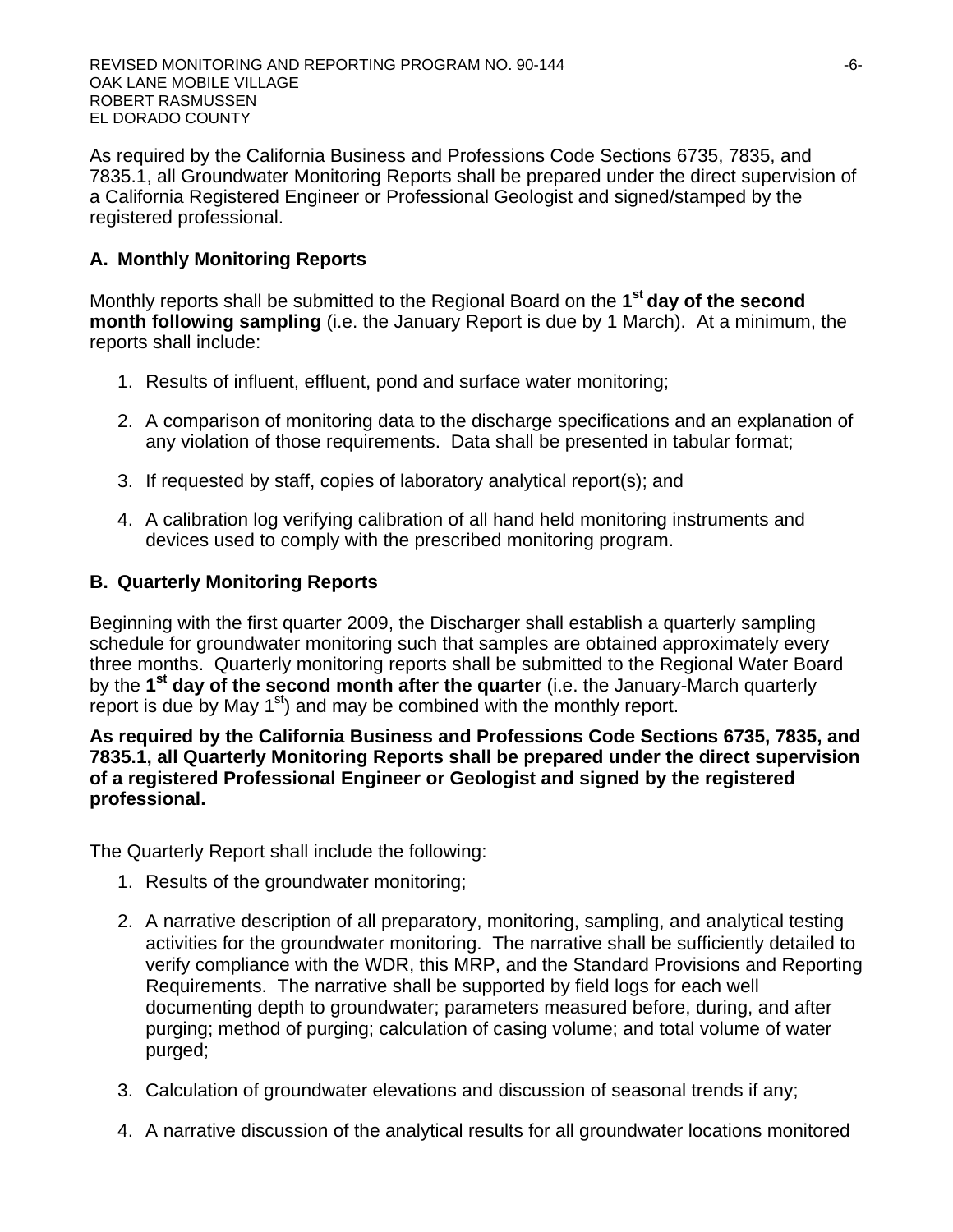including spatial and temporal tends, with reference to summary data tables, graphs, and appended analytical reports (as applicable);

- 5. A comparison of the monitoring data to the groundwater limitations and an explanation of any violation of those requirements;
- 6. Summary data tables of historical and current water table elevations and analytical results;
- 7. A scaled map showing relevant structures and features of the facility, the locations of monitoring wells and any other sampling stations, and groundwater elevation contours referenced to mean sea level datum; and
- 8. Copies of laboratory analytical report(s) for groundwater monitoring.

### **C. Annual Report**

An Annual Report shall be prepared as the December monthly monitoring report. The Annual Report will include all monitoring data required in the monthly and quarterly schedule. The Annual Report shall be submitted to the Regional Board by **1 February** each year. In addition to the data normally presented, the Annual Report shall include the following:

- 1. The contents of the regular monthly and quarterly monitoring report for the last month and quarter of the year, respectively, including the results for all effluent and groundwater monitoring parameters;
- 2. If requested by staff, tabular and graphical summaries of all data collected during the year;
- 3. An annual summary of the septic tank inspections for the year, including the number of tanks which were cleaned and from compilation of Liquid Waste Hauler Manifests, the volumes of waste removed from the tanks;
- 4. A statement of when the O&M Manual was last reviewed for adequacy, and a description of any changes made during the year;
- 5. A summary of the inspections, repair activities, and pipeline replacements that were performed on the effluent collection system during the previous year;
- 6. A statement regarding whether the flow meter was calibrated during the year;
- 7. A summary of information on pond sludge monitoring and disposal as described in the "Sludge Monitoring" section;
- 8. A discussion of any compliance issues or violations and corrective actions taken, as well as any planned or proposed actions needed to bring the discharge into full compliance with the waste discharge requirements; and